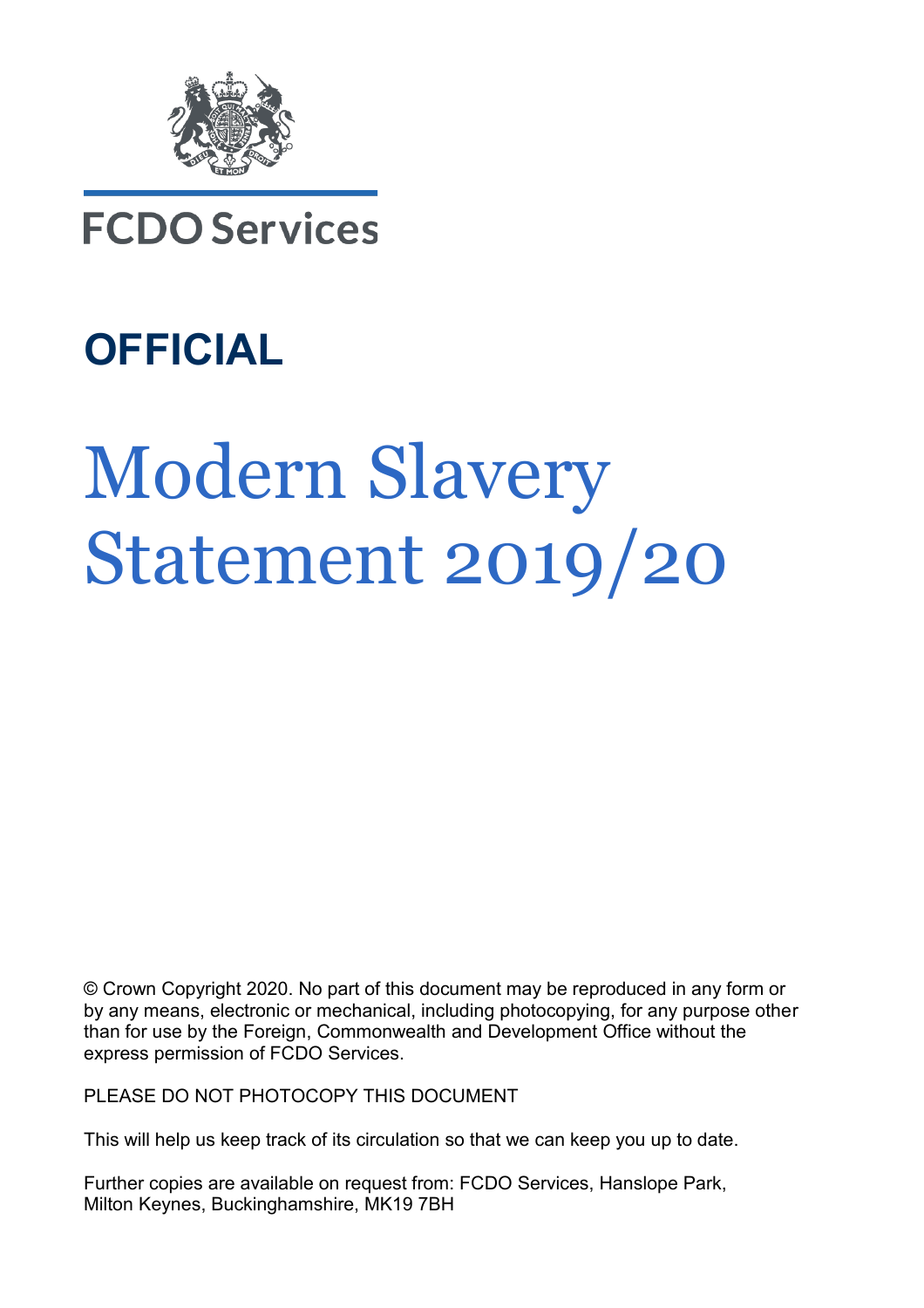#### **Document control**

| <b>Document Name</b> | Modern Slavery Statement 2019/20       |
|----------------------|----------------------------------------|
| <b>Author</b>        | <b>Business Services - Procurement</b> |
| <b>Version</b>       | V <sub>1.0</sub> 03/09/2020            |

#### **Document distribution**

| <b>Name</b>                    | <b>Reason</b> |
|--------------------------------|---------------|
| FCDO Services' Executive Board | For approval  |

#### **Change history**

| <b>Version</b> | Date       | <b>Revisions</b> |
|----------------|------------|------------------|
| V1.0           | 03/09/2020 | First version    |

#### **Abbreviations**

| Abbrev.        | <b>Meaning</b>                                  |
|----------------|-------------------------------------------------|
| <b>FCDO</b>    | Foreign, Commonwealth and Development Office    |
| <b>UK NACE</b> | UK National Authority for Counter Eavesdropping |
| <b>DSR</b>     | <b>Diplomatic Service Regulations</b>           |
| <b>HSR</b>     | Home Service Regulations                        |
| <b>CIPS</b>    | Chartered Institute of Procurement & Supply     |
| ETI            | <b>Ethical Trade Initiative</b>                 |
| <b>ILO</b>     | International Labour Organisation               |
| CCS            | <b>Crown Commercial Service</b>                 |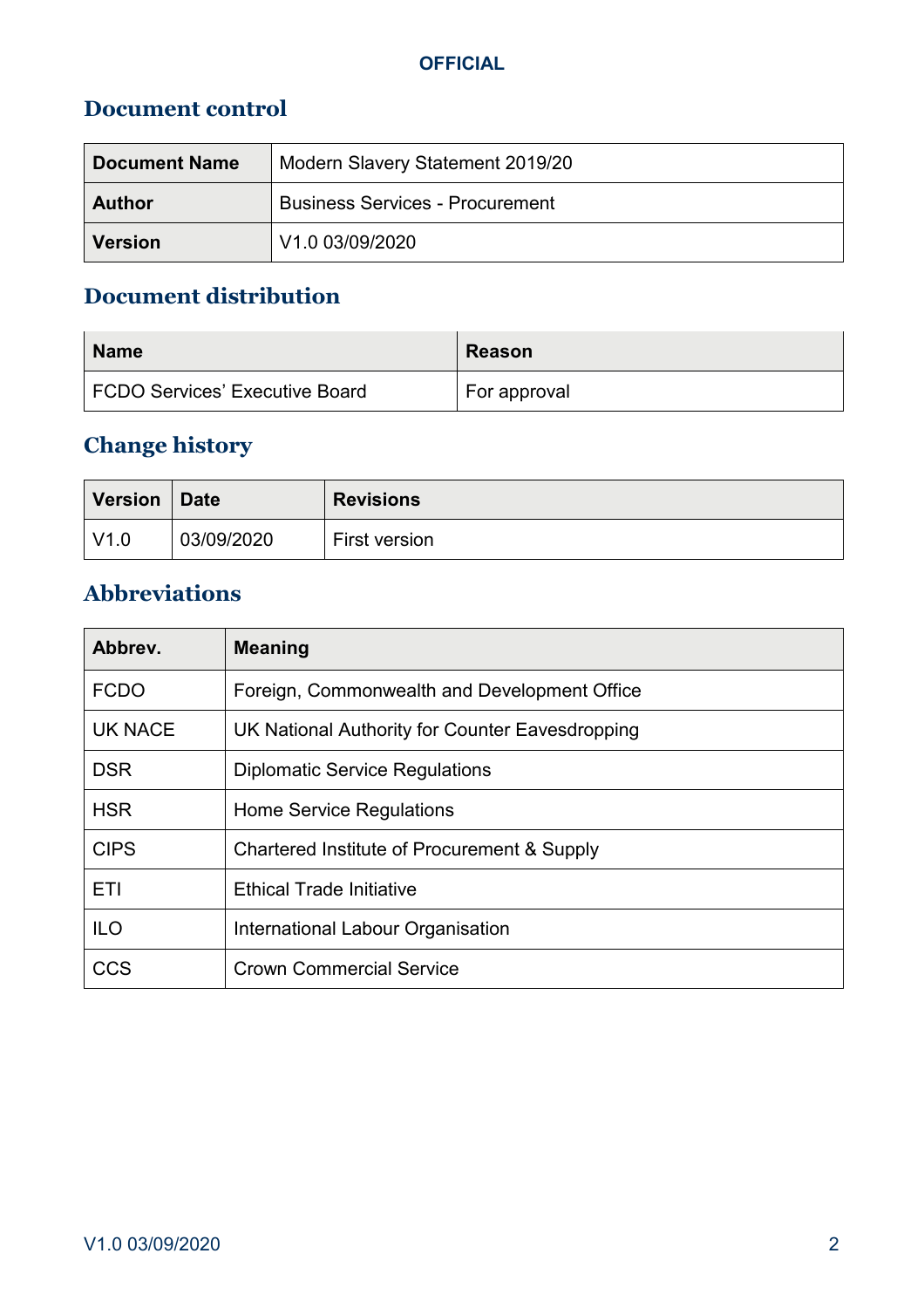## Contents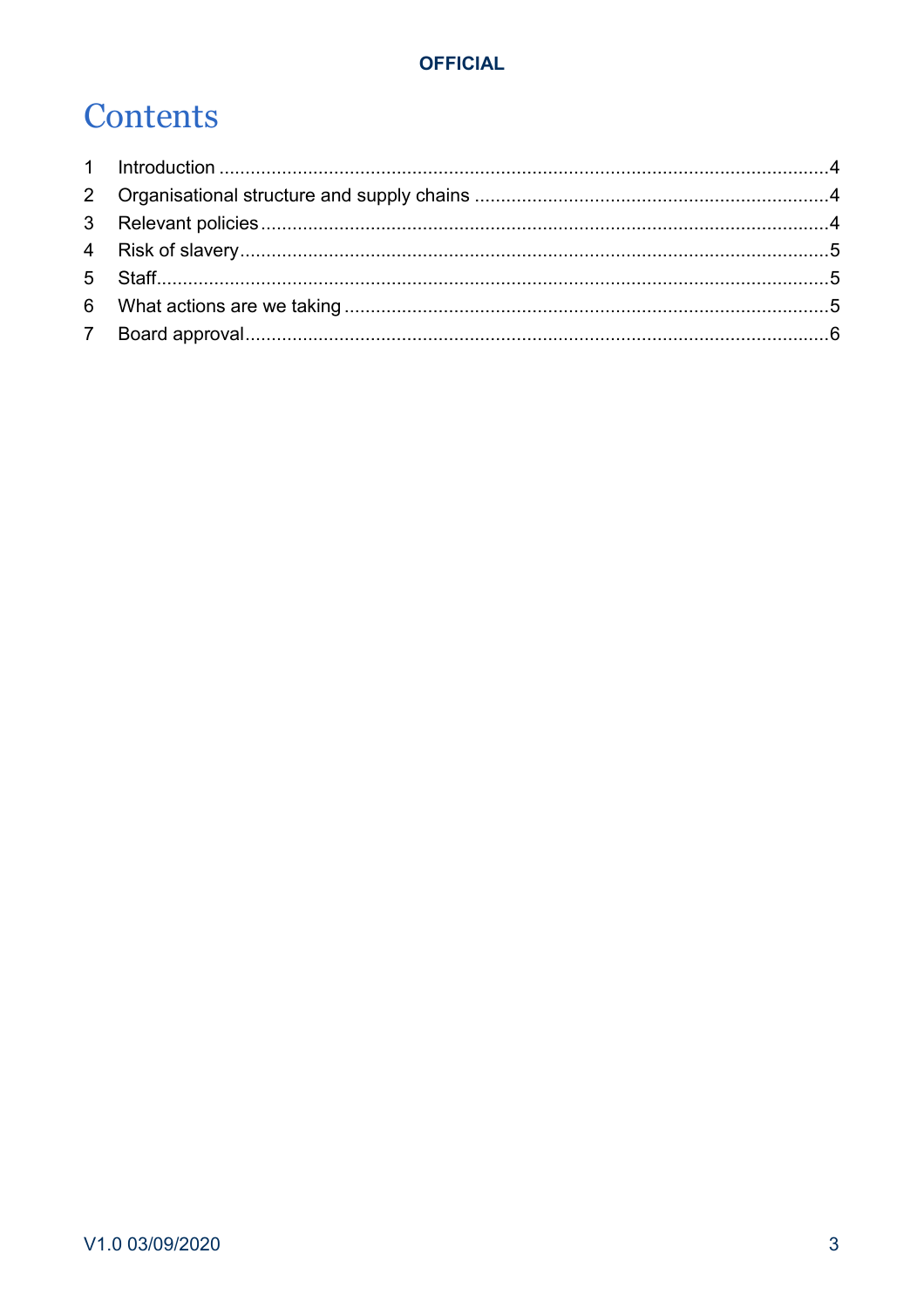## 1 Introduction

This statement covers the activities of FCDO Services (formerly FCO Services) and sets out our actions to understand all potential modern slavery risks related to our business and to put in place steps that are aimed at ensuring that there is no modern slavery in our business and our supply chains. This statement relates to actions and activities during the financial year 1 April 2019 to 31 March 2020.

As part of central government, FCDO Services recognises that it has a responsibility to take a robust approach to modern slavery and is absolutely committed to preventing modern slavery in its corporate activities, and to ensuring that its supply chains are free from modern slavery.

## 2 Organisational structure and supply chains

We are a Trading Fund of the Foreign, Commonwealth and Development Office (FCDO). We provide a range of integrated, secure services worldwide to the FCDO and other UK government departments, supporting the delivery of government agendas. We also provide services to foreign governments and international organisations closely linked to the UK.

Operating worldwide, our security cleared people design and deliver secure services that meet the demanding needs of our customers in more than 250 diplomatic offices, across 160 countries. These services include protective security, estates and construction, cloud computing, communications and monitoring, logistics, and translation and interpreting. We are also the UK National Authority for Counter Eavesdropping (UK NACE).

Further details can be found here FCDO Services

We predominately use UK based suppliers but also use local organisations. Whenever possible we utilise contracts and framework agreements set up by Crown Commercial Service (CCS); part of the Cabinet Office.

## 3 Relevant policies

FCDO Services operates the following policies that assist its approach to the identification of modern slavery risks:

- Our Ethical Codes Our Ethical Codes ensure our people, permanent or contracted, understand and abide by our corporate ethical standards. They must carry out their duties ethically, with integrity and in strict accordance with our code. Our Ethical Codes cover:
	- o Code of Conduct
	- o Gifts, Hospitality and Conflicts of Interest
	- $\circ$  Working with colleagues
	- $\circ$  Handling information
	- o Promote the eradication of unethical practices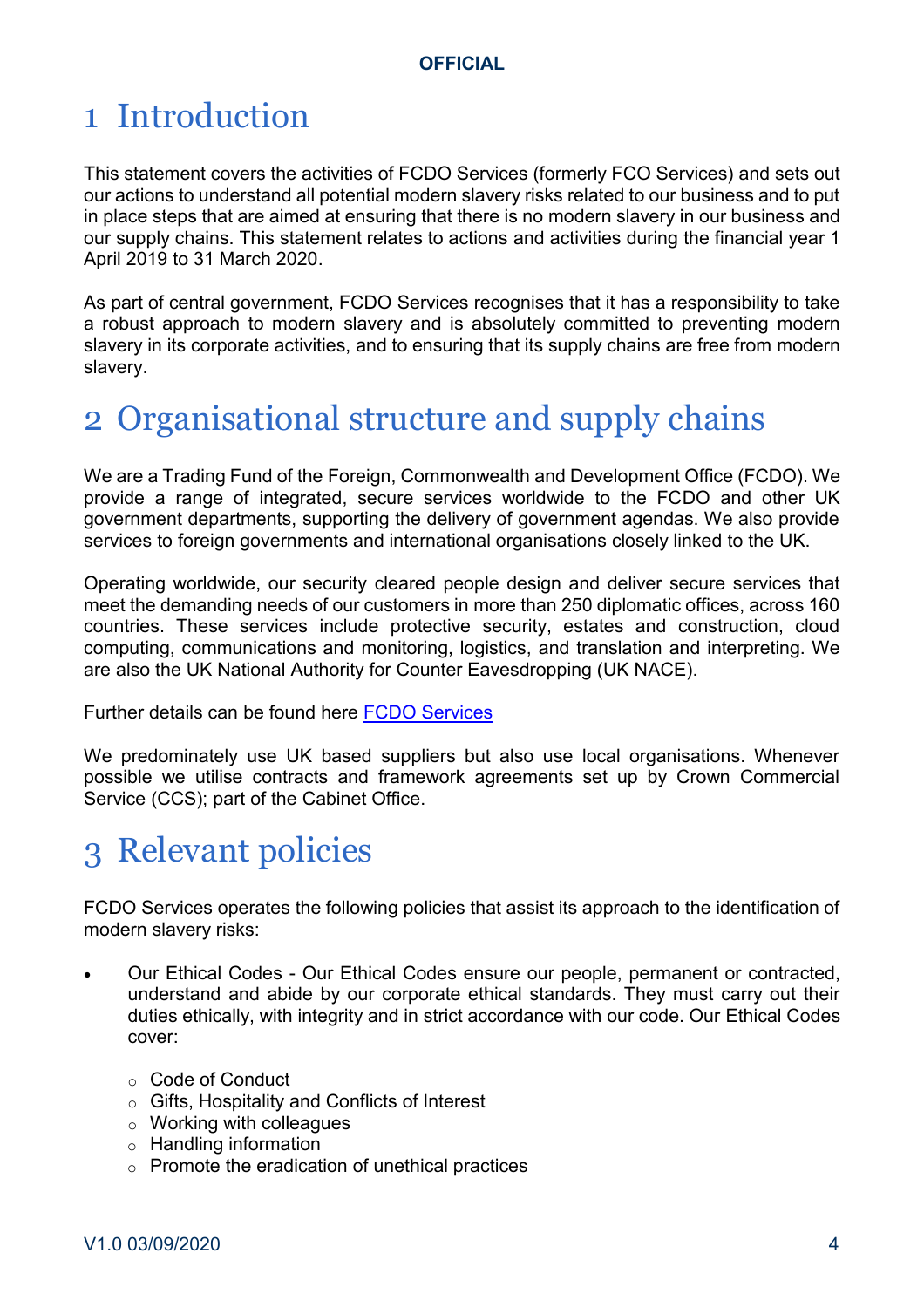- Dignity at Work Policy Everyone deserves to be treated with dignity and tolerance at work. Our Dignity at Work Policy explains how we ensure our people receive fair treatment and respect, no matter their background and make them able to fulfil their potential and avoid discrimination in the workplace
- Contract Management Best Practice Guidance This guidance explains how we manage and monitor the service that suppliers provide our organisation. It explains how we manage contracts for the delivery of goods, services and projects
- Use of Agency Workers FCDO Services uses only specified, reputable employment agencies to source contract labour using a CCS framework agreement where the practices of any new agency has already been verified

## 4 Risk of slavery

FCDO Services appreciates that there is a risk of modern slavery in all parts of our global business and across our supply chain and take these steps to assess and manage that risk:

- mapping the supply chain broadly to assess particular product or geographical risks of modern slavery;
- evaluating the modern slavery and human trafficking risks of each new supplier;
- x provide guidance and training to staff on modern slavery and human trafficking and how to recognise it within our organisation and across our supply chains

## 5 Staff

Raising a Concern - FCDO Services is committed to ensuring high standards of conduct in all that it does. For civil servants, these standards are reinforced by the Civil Service Code and in Diplomatic Service Regulations (DSR) and Home Service Regulations (HSR). Our Raising a Concern Policy is designed to make it easy for workers to make disclosures, without fear of retaliation

In 2016 FCDO Services became the first central government organisation to be awarded the Chartered Institute of Procurement and Supply (CIPS) Corporate Ethics Mark. To retain this mark **all** of our procurement staff annually undertake training in ethical procurement and supply, including combating modern slavery and other human rights abuses and to then complete an examination, gaining a pass mark exceeding 80%.

## 6 What actions are we taking

To continue our commitment to eradicating modern slavery in our supply chain we:

x Wherever possible use framework agreements set up by the CCS, part of the Cabinet Office, responsible for putting in place legally compliant agreements for commonly used goods and services across government and policing and monitoring these for the